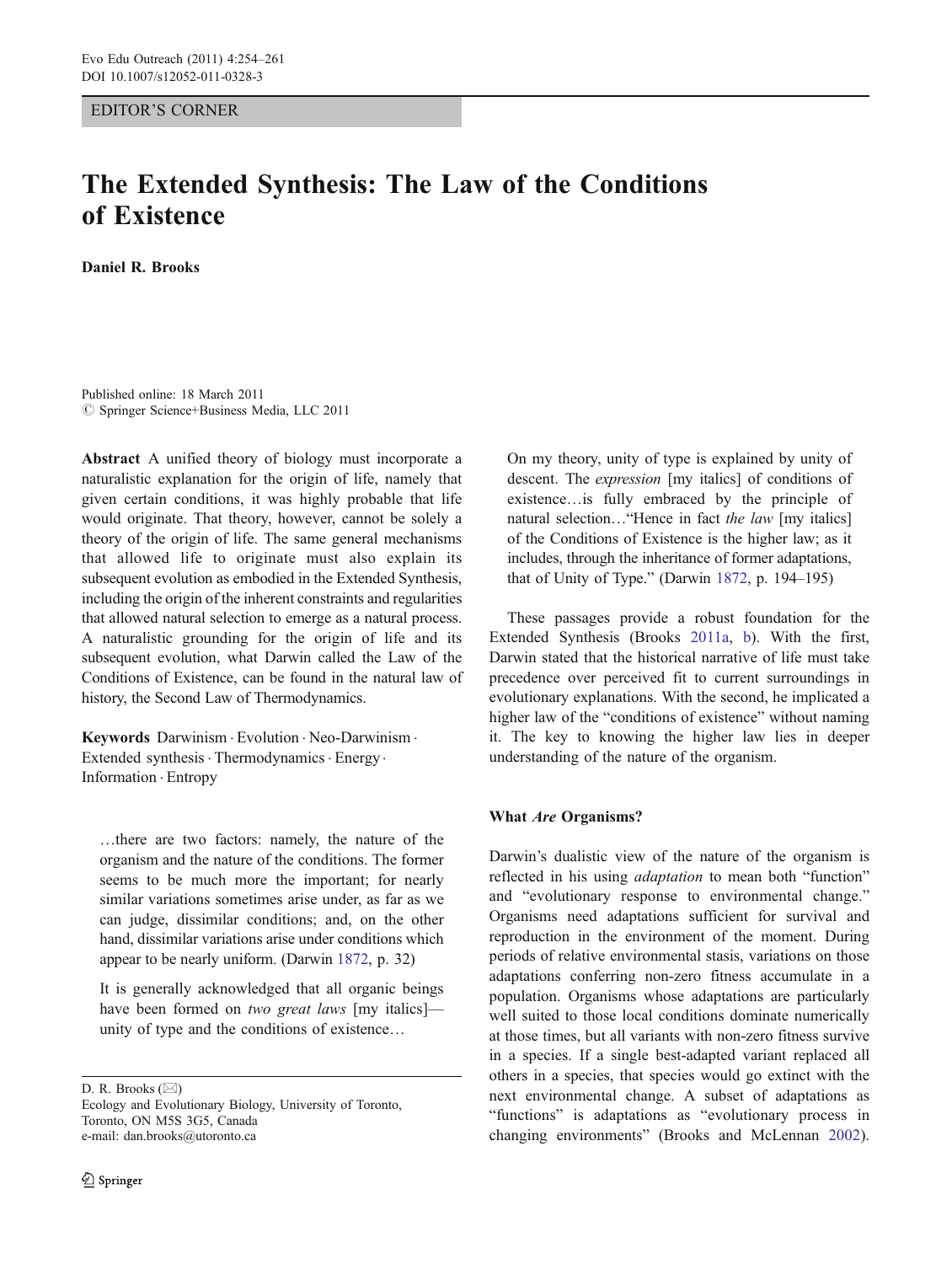Darwin made this a cornerstone of his theory because organisms were often found in situations in which the same adaptation had non-zero fitness in different environments (e.g., deciduousness in trees originated associated with drought but also functions well associated with cold winters), and that organisms found in the same surroundings often exhibit many different adaptations for dealing with those surroundings. During periods of environmental stasis, Darwinian evolution is "survival of the adequate with the fittest dominating numerically," while during periods of environmental change, Darwinian evolution is "survival of the adequate with the fittest going extinct, replaced by a variant that had lower fitness in the previous environment." This is *The Gambler's Ruin*: no matter how fit you are (no matter how much of the money at the poker table you have) at any given place and time, you can still go extinct if conditions change (someone with almost no money can have a run of good cards and take all your money). Just ask the non-avian dinosaurs.

Maynard Smith and Szathmary [\(1995\)](#page-7-0) realized that solving the fundamental mystery of the nature of the organism lay in understanding the link between the origin of life and its subsequent evolution. That understanding lies in recognizing the duality of organisms as metabolic and information systems. The earliest major evolutionary transitions involved trade-offs between the need to exist, a metabolic problem, and the need to produce new generations, an informational problem. The resulting division of labor allowed more efficiency for metabolic and informational functions, but at the cost of greater integration and mutual dependence.

Darwin's Law of the Conditions of Existence must therefore accommodate "Organisms as Metabolic Systems" and "[Organisms as Information Systems](#page-3-0)" within a single conceptual framework.

#### Organisms as Metabolic Systems

Everything that happens has a cost. Physics treats this reality as a gigantic accounting system governed by the laws of thermodynamics. The most important of these laws is the second, which states that in all causal transformations, energy goes irreversibly from a higher to a lower state, or ability to do work. Irreversibility means energy-transforming systems have a sense of time, and can be said to be "making time" or "buying time." The transactions can be measured in terms of the net transformation of energy (most easily seen as heat loss) or in terms of the movements of particles in the system affected by the transformation of energy (called statistical mechanics). No matter how these transformations manifest themselves, there is a net cost called "entropy." So, another way to characterize the second

law is to say that in every spontaneously occurring causal activity, entropy increases.

Traditional thermodynamics limited the energy account of a system. When energy levels inside a given system reached the same state as those outside the system, there could not be any more transformations. This is called "equilibrium." It is the point at which the energy bank account has been exhausted, the system has achieved maximum entropy. Only if new energy of a higher grade than the surroundings is transferred into the system can it function again. Recognition of the implications of this version of the laws of thermodynamics caused panic and denial among many late nineteenth century physicists. Just as the Darwinian reality inspired "Nature red in tooth and claw," thermodynamics inspired "Heat death of the universe." To complete the circle, Ludwig von Boltzmann, a pioneer in statistical mechanics, gave a public lecture in Leipzig in 1905, proclaiming that Darwinian evolution was a statistical mechanical manifestation of the second law of thermodynamics.

Less than a decade later, Lotka [\(1913](#page-7-0), [1925](#page-7-0)) became one of the first twentieth century authors to formally characterize biological systems as metabolic systems, maintaining themselves in highly organized states with respect to their environments by exchanging matter and energy irreversibly with their surroundings, taking in relatively high-grade energy and using it to perform useful work within the system. He suggested that the inevitable structural decay that accompanies such transactions could be delayed, although not reversed, by the system's accumulation of energy from outside. Even here, organisms have a dual nature. Organisms undergo heat-generating transformations, involving a net loss of energy from the system, usually in the form of heat, and conservative transformations, involve changing free energy into states that can be stored and utilized in subsequent transformations. All conservative transformations in biological systems are coupled with heat generating transformations, but the reverse is not true; there is a heavy energetic cost to maintaining structure (Brooks et al. [1989;](#page-7-0) Brooks and McLennan [1990](#page-6-0); Maurer and Brooks [1991](#page-7-0)).

Closed, or equilibrium, thermodynamic systems are a sort of WYSIWYG (what you see is what you get) system. Given a certain amount of matter and energy, the energy will be transformed to a lower state and the matter dispersed in its container as a result. Once the energy levels inside match the surroundings, and the matter inside is dispersed maximally given the boundaries of its container, equilibrium is reached and all work ceases. The bank account is empty, maximum entropy has been achieved. Equilibrium systems show no duality in energy use, so that framework clearly is inadequate for understanding biological systems.

Open, or nonequilibrium, systems allow new energy and matter to flow through, and so long as the flow continues the system functions. Total entropy changes  $(dS)$  in open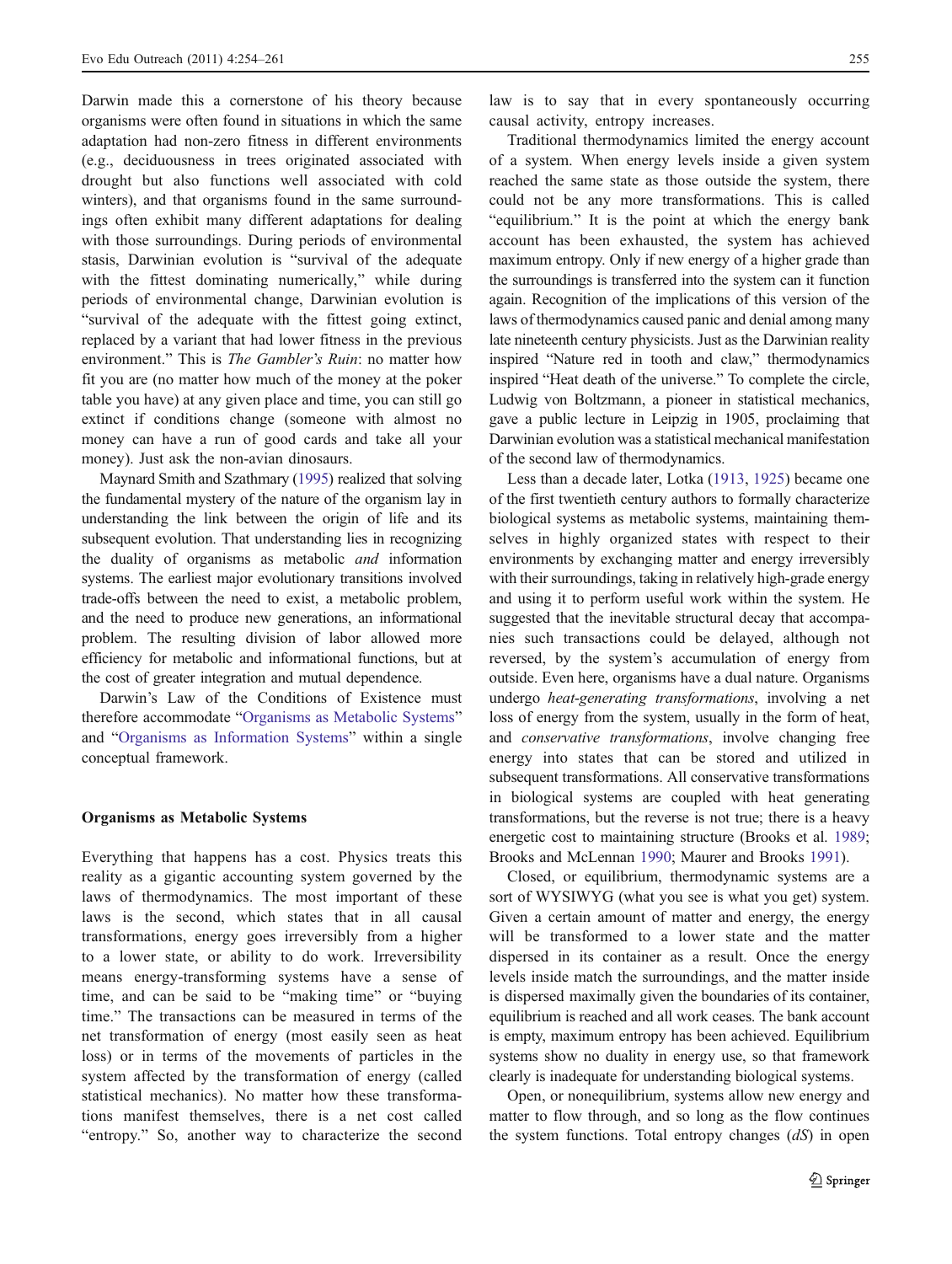systems (called *entropy production* because there is no a priori entropy maximum) are subdivided into exchanges between the system and its surroundings  $(d_eS: heat$ generating transformations) and production internal to the system  $(d_iS: \text{conservative}$  transformations). Exchanges between organisms and their surroundings cost a lot and are accompanied by much waste dissipated into the surroundings; hence,  $d_eS$  is large compared with  $d_iS$ . However, open systems can maintain their structural integrity only by producing entropy internally  $(d_iS > 0)$ . Or,

$$
dS = d_e S + d_i S, d_i S > 0
$$

Organismal production  $(d_iS)$ , manifested as information production, storage and transmission (biomass and inheritance), is critically important, even though it represents a tiny portion of an organism's energy budget.

Biological systems maintain themselves in highly organized states far from thermodynamic equilibrium with respect to their environments through causal engagement with the surroundings, mediated by a "phase separation" (Prigogine [1980\)](#page-7-0). That is, there is an "inside" and an "outside," delineated by a physical boundary. For all organisms, this boundary is provided by cell membranes, which are simultaneously physical barriers between the inside and outside of the organism and highly selective mechanisms for modulating the exchange of matter and energy between the organism and its surroundings. For multicellular organisms, this barrier is a complex of cell membranes.

Production rules govern internal processes for which there is an energetic "cost" or "allocation." Following Zotin and Zotina ([1978\)](#page-7-0), Brooks and Wiley ([1988\)](#page-7-0) used  $\psi$  to denote energy dissipation within the system. The function includes two major classes of processes: (1) the external dissipation function  $(\psi_{\alpha})$ , mostly heat generated by production within the organism and lost to the surroundings, adding to the energy lost as a result of bringing matter and usable energy into the system from the surroundings and (2) the bound dissipation function  $(\psi_{\mu})$ , all structure maintained within the organism. In organisms,  $\psi_{\mu}$  can be further subdivided into allocations for accumulating biomass  $(\psi^b_\mu)$  and allocations for accumulating information that can be passed on by inheritance  $(\psi^i_\mu)$ . Thus,  $d_i S$  can be viewed heuristically as

$$
d_iS=\psi\alpha+\psi^b_\mu+\psi^i_\mu
$$

Heat-generating processes,  $d_eS$  and  $\psi_\alpha$ , occur when energy and entropy flow in opposite directions, moving the system toward disordered states. Organisms slow these effects by "exporting" entropy to the surroundings; if all the heat generated by processes associated with bringing matter and energy into an organism stayed in the organism, it would rapidly die. Conservative transformations are characterized by energy and entropy flowing in the same direction, entropy production being retained within the system and tending to move the system toward more structured states. As entropy and energy flow through biological systems at different rates, structure accumulates at different levels of organization; furthermore, the structure at any given level is constrained by energy and entropy flows at other levels.

Organisms maintain themselves through time by exploiting "resource gradients" in the surroundings (Ulanowicz [1997](#page-7-0)), determined by interactions between abiotic and biotic factors. Abiotic factors can be structured in part by metabolic components of biological production  $(\psi_{\alpha})$ . For example, both the capture of incoming solar energy by organisms and their mass re-radiation of heat affect the thermal profile of the earth. Likewise, oxygen production as a byproduct of photosynthesis or of carbon dioxide as a byproduct of aerobic metabolism affect the composition of the earth's atmosphere. More simply, production  $(d_iS)$  can influence exchanges  $(d_eS)$ . Biotic factors are also subject to the influences of the structural portion of biological production ( $\psi^b_\mu + \psi^i_\mu$ ). Metabolism tends to move biological systems in the direction of minimizing energy gradients in the environment, to the extent permitted by the inherited capabilities (and limitations) of the organisms involved (Ulanowicz [1997;](#page-7-0) Brooks and McLennan [2000](#page-7-0)). In other words, accumulated genetic information  $(\psi^b_\mu + \psi^i_\mu)$  constrains the patterns of energy flow  $(\psi_{\alpha})$  within organisms and between organisms and their surroundings  $(d_eS)$ .

Biological systems produce entropy at different rates because energy stored by conservative transformations is degraded at different rates. At the lowest organizational levels, shortest time intervals, and smallest spatial scales, the greatest contribution to  $\psi$  is  $\psi_{\alpha}$ . If we examine cellular or sub-cellular structure, metabolic processes dominate explanations of observed structure. Most entropy production is dissipated into heat loss. At more intermediate levels of organization, space, or time,  $\psi^b_\mu$  predominates. Most entropy production at this scale is dissipated into accumulating and maintaining biomass. Finally, on the largest and longest scales,  $\psi^i_\mu$  predominates, and the patterns relevant to biological explanations represent accumulation and maintenance of genetic diversity. From the perspective of the surroundings, these patterns are correlated with energy gradients, whereas from the perspective of the genealogical system, they are correlated with phylogenetic relationships and patterns of geographical distribution mirroring geological evolution occurring on similar temporal and spatial scales.

#### The Controversy

Theoretical studies (Prigogine and Wiame [1946](#page-7-0)) and popular texts (e.g., Schrödinger [1945](#page-7-0); Blum [1968;](#page-6-0) Prigogine [1980](#page-7-0))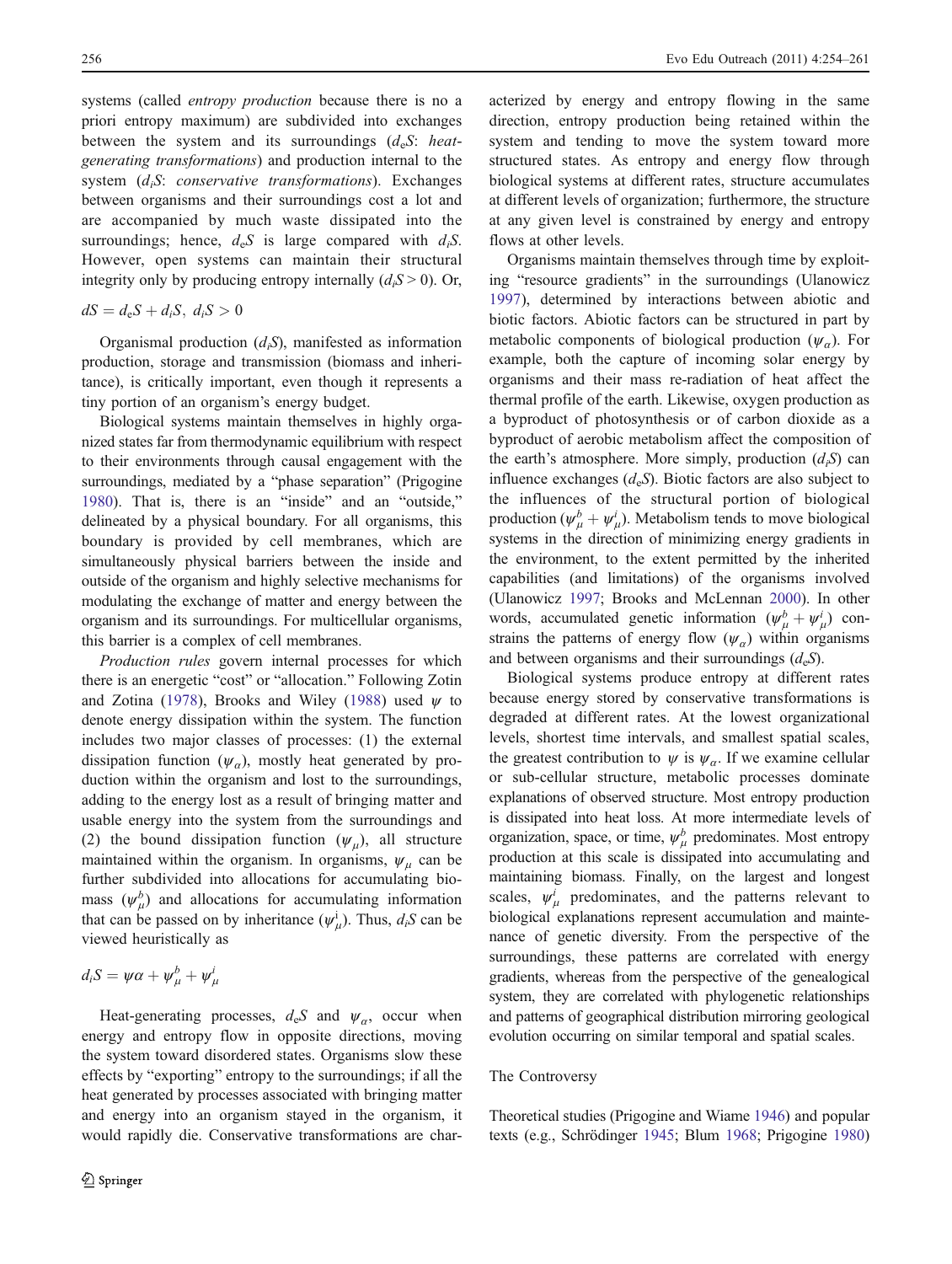<span id="page-3-0"></span>laid the groundwork for a view which, ironically, links life and its evolution to the second law mostly by its presumptive ability to circumvent the law. Schrödinger, Blum and Prigogine argued that life was physically improbable, demanding an explanation involving rare events. Following the New Synthesis, they accepted the progressive nature of evolution, also contrary to the expectations of the second law, at least in its nineteenth century formulation. Prigogine et al. developed a heuristic model in which life originated as an improbable event and evolved into increasingly improbable states. The model suggested that life could not have originated "on its own," it must have had "outside help," by which they meant thermodynamic flows from the surroundings into the system,  $d_eS$ . And they discovered something exciting—near-equilibrium, random fluctuations in the exchanges between the system and surroundings could theoretically produce states of lowered entropy. They reasoned that if such fluctuations were, on rare occasions, "captured" in a stable state, they could move themselves farther and farther away from thermodynamic equilibrium, "feeding on negentropy" (Schrödinger [1945\)](#page-7-0). This view became so widespread that when Broda [\(1983](#page-6-0)) discussed Boltzmann's 1905 lecture, he inserted "[negentropy]" after "entropy" throughout the text.

The metabolic duality of organisms provided presumptive support. In the process of exchanging matter and energy with their surroundings, organisms degrade their surroundings more than themselves, remaining in a lowentropy state *relative to their surroundings* [this is the meaning of negentropy, not that entropy has decreased]. This view informed two general concepts in biology—a form of self-organization (Depew and Weber [1995\)](#page-7-0) and the principle of maximum entropy production (Swenson [1989](#page-7-0)). Superficially appearing to be the Darwinian duality (the nature of the organism and the nature of the conditions), "self-organization" in this context means the tendency for the system to organize itself according to the nature of the surroundings. The principle of maximum entropy production asserts that systems utilize resources from the surroundings as rapidly as possible, construed as a kind of selection in which whoever sequesters the most energy fastest wins, starving out their slower competitors. Both concepts ascribe causality to the surroundings; significantly absent is thermodynamic production,  $d_iS$ . Thus, there is no "nature of the organism."

Nor do biological systems behave as the principle of maximum entropy production suggests. Zotin and Zotina [\(1978](#page-7-0)) documented the general pattern. Early in ontogeny, organisms exhibit high metabolic rates, similar to maximum entropy production. This "immature" stage, however, is always replaced by a "mature" phase, characterized by reduced metabolic rate. Finally, all organisms enter a "senescent" stage in which metabolic rate decreases to a

point that the organism no longer functions. This same dynamic occurs during ecosystem succession (Ulanowicz [1997](#page-7-0)). Decreasing rates of entropy production are determined by interactions between the surroundings and the "sense of self" the organism inherits from its parent(s).

In contrast with Darwin, Boltzmann felt life was a struggle for entropy, not for survival. I think both were correct. In one sense, organisms struggle to stay alive, and do so by processing matter and energy from their surroundings. They must find the necessary forms of matter and energy to sustain (their) lives. Organisms finding themselves in a place and time where such resources are available are thus able to "survive" in Boltzmann's sense. His viewpoint is easier to see if we consider the source rather than the *fate* of the matter and energy organisms use to sustain life. Living systems must find usable energy. Plants find abundant "free energy" in the form of photons of light coming from the sun. The source of those photons is thermonuclear reactions in the sun involving states of matter and energy that no terrestrial life can use. Being relatively low energy products of the sun's thermonuclear reactions "exported from the system to the surroundings," photons are part of the sun's entropy production. Plant biomass built using photonic energy is part of the entropy production of the plant. When an herbivore eats plant biomass, it's feeding on entropy.

Evolution is more than just living, however, it's descent with modification. Biological systems, from organisms to ecosystems, exist in a low-entropy state relative to their surroundings, but not relative to their own previous state. This is the result of producing and maintaining structure that is complex and organized relative to the surroundings, according to inherited information specifying internal production rules, which are largely insensitive to the details of environmental conditions (Darwin's Necessary Misfit).

#### Organisms as Information Systems

Information theory has developed two general perspectives, "communications theory" and "measurement theory." Both agree that information (1) is anything transmitted from a "source" through a "channel" to a "receiver" and (2) is an abstraction rather than a material part of the system.

In communications theory, the amount of information sent from a source is calculated using a statistical entropy function. Transmission errors result from poor encoding at the source or from noise in the transmission channel. Meaningful information is that subset of transmitted information actually recorded by the receiver (there may or may not be a separate decoder). All processes affecting transmission and reception of the information decrease the entropy of the message from its maximal value at the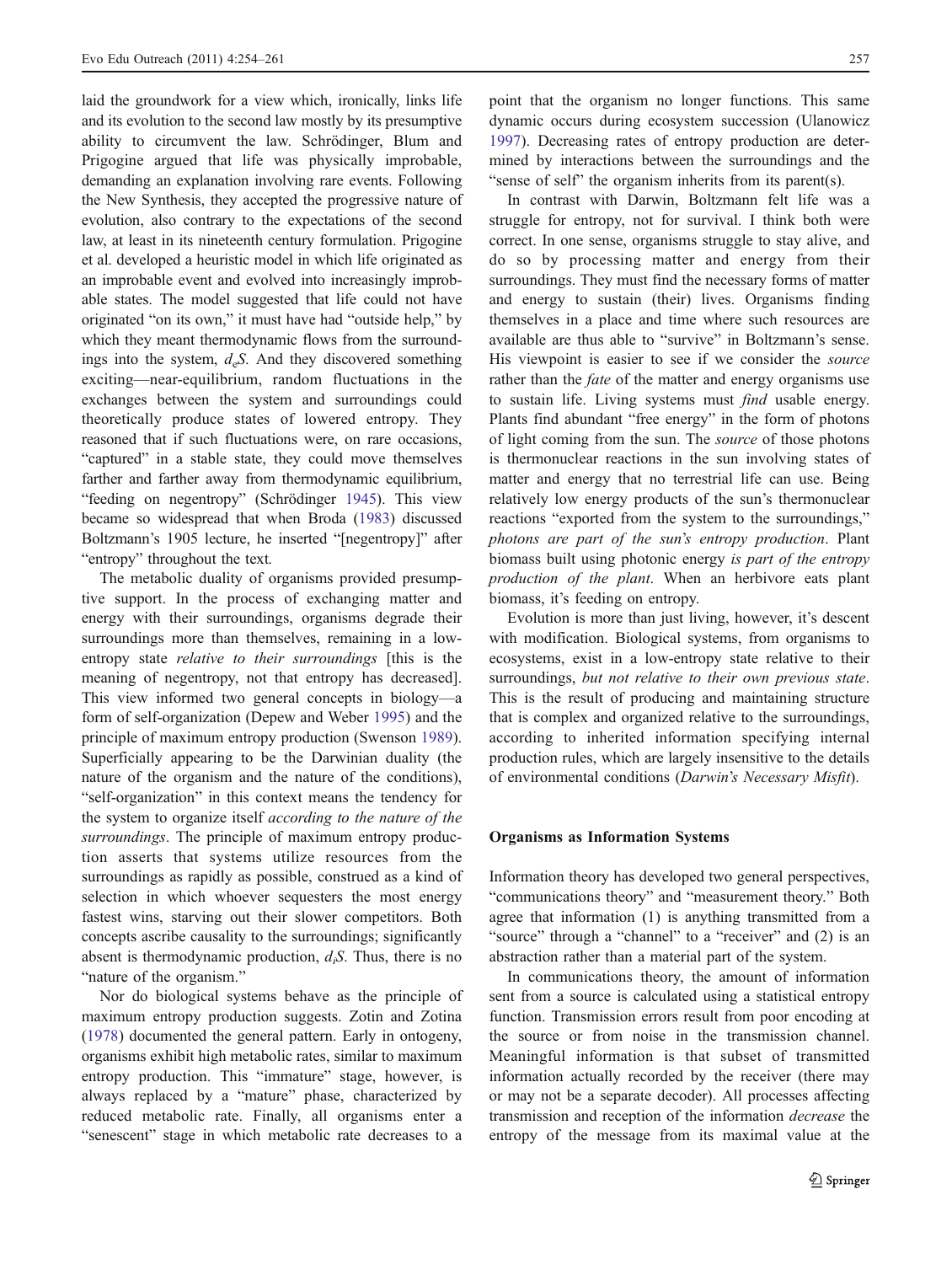source. Physical entropies are expected to *increase* as a result of work done on the system, so either information transmission is not a physical process or the communications view of entropy is non-physical.

Measurement theory provides a second formalism. Brillouin ([1962\)](#page-6-0) distinguished "free information," an abstraction involved in descriptive exercises, and "bound information," referring to material properties of the system (but not requiring that information be a material part of the system). Bound information is determined with respect to the "complexions" (microstates) of the system. It is calculated using a statistical entropy function but, contrary to communications theory, is expected to exist only in systems for which there is a non-arbitrary microstate/ macrostate distinction. Bound information is defined as

$$
I = H_{\text{max}} - H_{\text{obs}}
$$

where,  $H_{\text{max}}$  refers to the totally relaxed state of the system (usually estimated by randomizing the observed components of the system). Brillouin defined  $I$  as "negentropy," which is converted into bound information by measurement (measuring devices are receivers), so negentropy=information.

There must be an additional conception of information for biology because biological information (based on nucleic acids) is a communications system with a material basis. What is needed is a formalism in which (1) information is a material part of a system rather than just an abstract representation and (2) there is an objective difference between macrostates and microstates in calculations of informational entropies.

### The Brooks/Wiley Proposal

Brooks and Wiley [\(1988](#page-7-0)) used the informational "entropy function" to examine changes in information over time in biologically realistic situations. The function summarizes changes in the number of parts, the number of kinds of parts, and the relative frequency of the different kinds of parts. This has four illuminating formulations: (1) the "actual" entropy  $(H_{\text{obs}};$  information content or expressed information) calculated on the basis of the observed distribution of components of the system; (2) the "maximum possible" entropy  $(H_{\text{max}}; information capacity)$ , estimated by calculating the entropy value for the components of the system at any given time if they were all randomized; (3) an absolute difference  $(H_{\text{max}}-H_{\text{obs}};$  information: Gatlin [1972](#page-7-0); macroscopic information: Landsberg [1984a,b](#page-7-0)); and (4) two conceptually related relative differences  $(H_{obs}/H_{max};$  Order: Landsberg [1984a,b](#page-7-0)) and  $I_d/H_{\text{max}}$  ( $I_d$ =information density; redundancy: Gatlin [1972](#page-7-0)). Simple heuristic simulations emulating biological processes associated with the storage and transmission of information (e.g., reproduction, ontogeny, and speciation) produced three generalities (for illustrations,

see Brooks and Wiley [1988](#page-7-0)): (1)  $H_{obs}$  increases over time; (2)  $H_{obs}$  is a "concave function" of time, as historical constraints retard the rate of entropy increases; and (3) the difference between  $H_{\text{max}}$  and  $H_{\text{obs}}$  increases over time, permitting the growth of structure and organization (Collier and Hooker [1999\)](#page-7-0). Point 3 thus points to an informational duality in the nature of the organism; entropy and information/organization/ order (redundancy) both increase over time. If  $H_{\text{max}}$  is a function of the capacity, or potential, of a system and  $H_{obs}$  is a function of the content, or expression, of some of that potential, the difference between total information capacity and information content is proportional to the constraints, inherent and extrinsic, on the system. For example, additive genetic variance could be construed as an indication of population-level entropy, while genetic correlations would be an indication of organizing principles constraining that variance.

There is a physical basis for the Brooks–Wiley formalism, which shows increasing rather than decreasing informational entropy because the calculations account for historical correlations among the parts of the system. Frautschi [\(1982,](#page-7-0) [1988;](#page-7-0) see also Landsberg [1984a,b](#page-7-0)) contrasted two classes of processes that generate entropy. The first is equilibrating temperatures between system and surroundings. Biological systems exhibit this behavior through processes that result in heat loss. The second is expansion of the phase space (the realm of possibilities) in which the system resides, increasing its number of accessible microstates (possible configurations). Organization increases so long as equilibration (equiprobable distribution of the system over its microstates) occurs at a slower rate than the expansion of the phase space, allowing a lag between the increase in realized entropy  $(H<sub>obs</sub>)$  and the increase in the maximum possible entropy of the system  $(H_{\text{max}})$ , which is a linear function of the logarithm of the number of states or size of the phase space. If the phase space expands faster than the system can fill it up, increasing entropy can be accompanied by the emergence of organized structure. In cosmology, this argument explains the spontaneous and irreversible emergence of stars, solar systems, galaxies, and other organized structures, in which fundamental forces linking material bodies, like gravity, slow down the entropic diffusion of matter in the universe to such an extent that organized structures emerge as a result of, and not at the expense of, increasing entropy. In biological systems, mutations (as well as higher order genotypic and epigenetic phenomena) expand the genetic phase space, while their inheritance systems (Jablonka and Lamb [1995;](#page-7-0) Maynard Smith and Szathmary [1995](#page-7-0); [1999;](#page-7-0) Szathmary [2000\)](#page-7-0), as well as the environments in which they exist, play roles analogous to fundamental forces like gravity (Brooks and Wiley [1988\)](#page-7-0).

Collier (e.g., [1998,](#page-7-0) [2000\)](#page-7-0) related biological information to the causal capacity of a system, its ability to impose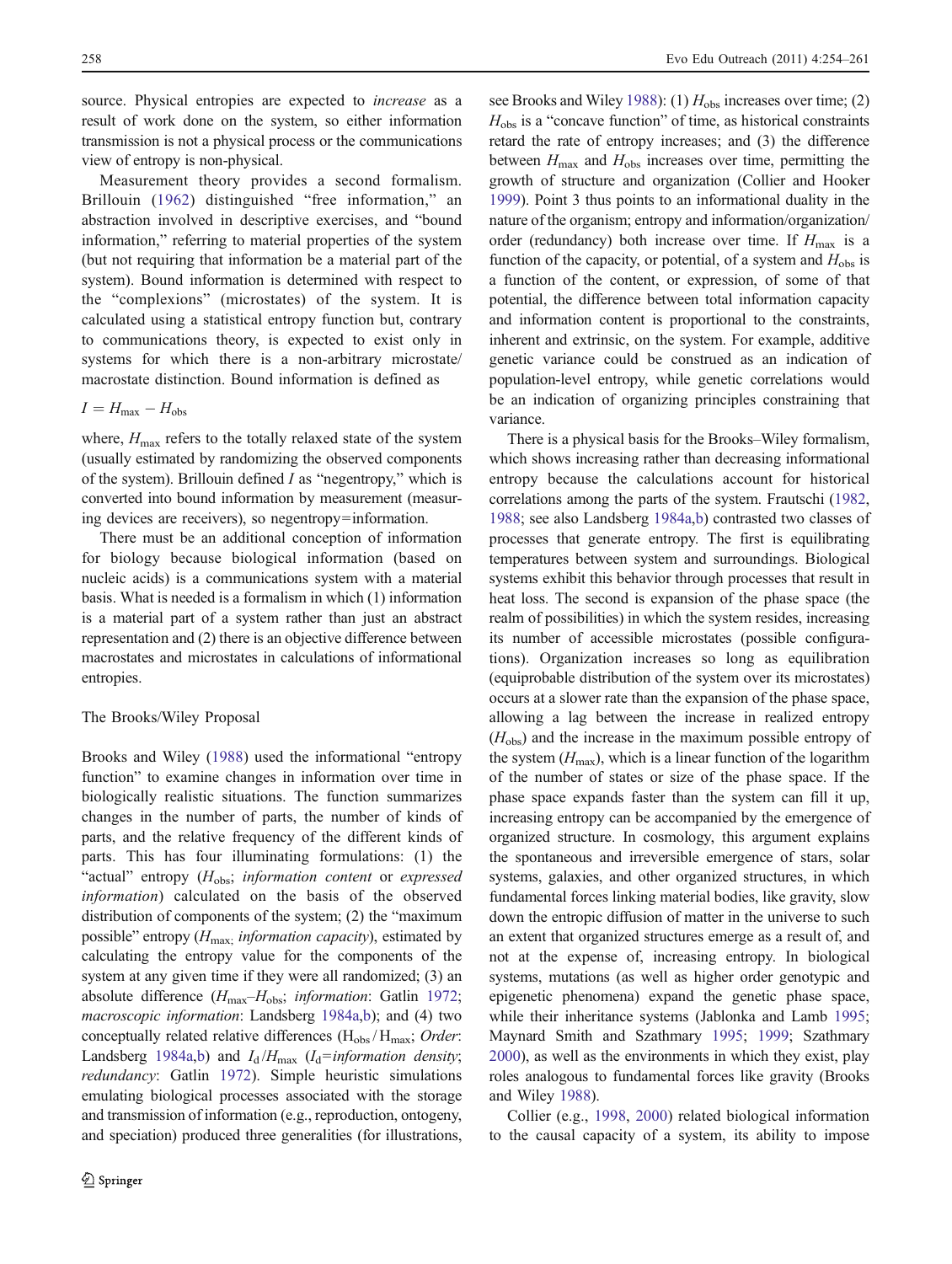distinctions on its surroundings. In a way, the emphasis is on how the system produces effects on measuring devices and not on how the measuring devices are affected. Collier proposed that physical (=material) information systems occur as arrays, or multi-dimensional messages, in which macrostate and microstate distinctions are distinguished non-arbitrarily, and that in order for this information to be related to physical concepts there must be (1) a physical (material) basis for the information, (2) an energetic cost in producing the information, and (3) a real (non-arbitrary) macrostate/microstate distinction. Since the discovery of the chemical structure and function of DNA, there has been a material basis for biological information, satisfying (1) above (see also Collier and Hooker [1999;](#page-7-0) Brooks et al. [1989;](#page-7-0) Smith [1988,](#page-7-0) [1998,](#page-7-0) [2000](#page-7-0)).

Energy dissipated within the system as a result of work done by the system ( $\psi_{\alpha}$  of  $d_iS$ ) is *intropy*, meaning internal thermal entropy (overhead of Ulanowicz [1997](#page-7-0)). Energy that is converted into structure  $(\psi_{\mu}$  of  $d_iS$ ) is *enformation*, meaning intrinsic information (or structural entropy; these distinctions originated in Collier, [1990](#page-7-0)). Conservative processes within biological systems are coupled with heatgenerating processes, so there is an energetic cost associated with the production and maintenance of biological information. Intropy and enformation are interconvertable (e.g., energy brought in from the surroundings can be converted into structure, say glycogen, which can then be converted into heat). Intropy is converted into enformation by cohesive properties of the system. Cohesive properties, ranging from molecular affinities to cell–cell adhesion, to genetic compatibility, mate recognition, and genealogy, also provide resistance to fluctuations from lower levels, allowing macroscopic properties to emerge. Cohesion is thus analogous to inertia. The major transitions in evolution (Maynard Smith and Szathmary [1995](#page-7-0); [1999](#page-7-0)) are all associated with the emergence of new forms of cohesion, which permit enformation to be stored and transmitted more efficiently.

Cohesive properties are also the key to understanding microstate/macrostate distinctions in biological systems. According to Collier, macrostate/microstate distinctions are determined objectively by part/whole associations. The number of accessible microstates is increased by the production of new components, either at a given level or through the opening up of new levels of organization. Biological systems accomplish this by conservative transformations. For example, auto-catalytic processes producing monomers make "monomer space" available for molecular evolution. Some monomers have high chemical affinities for each other and will spontaneously clump into dimers and polymers. Once polymers begin to form, "polymer space" becomes available to the evolving system. At this level, polymers are macrostates, and monomer and dimer distribu-

tions are microstates. Causal interactions among polymers create new levels of organization in which polymer distributions are the microstates and new levels of organization are the macrostates, and so on. Each new functional level creates a hierarchy of increasing structural intricacy, manifested by increasing allocation of the entropy production in structure. Therefore, allocation of  $d_iS$  to  $\psi_{\mu}$  might be proportional to entropy increases due to the expansion of phase space resulting from the creation of new possible microstates. A protein-coding unit might be considered a macrostate, while all the actual sequences that code for that protein would be the microstates; a locus could be a macrostate, and all alleles corresponding to that locus the microstates; phenotypes could be macrostates, and all genotypes corresponding to a given phenotype would be microstates.

That organisms are digital replicators is a key element in understanding their essentially unlimited capacity for variation (Maynard Smith and Szathmary [1995,](#page-7-0) [1999;](#page-7-0) Szathmary [2000\)](#page-7-0) and also accords with the Brooks–Wiley formalism. Consider a replicator comprising a string of DNA 1,000 bases long. According to traditional calculations, the sequence contains a maximum of 2,000 bits of potential information (this fully defines its structure at all levels). Such calculations have been used to suggest that there is not enough information in the DNA of a cell to specify an entire organism, and therefore information from the surroundings must be incorporated during development. This parallels interpretations of self-organization as systems organizing themselves with respect to the surroundings the organism's information system is cheaply produced because its only function is allowing the system to conform to the much larger amount of information in the surroundings (and for which the energetic cost,  $d_eS$ , is much greater). If the string were a holistic replicator, it would function strictly as a single unit. If that string functioned as a digital replicator, however, it could be read at multiple levels (in this case, 1,000 levels from single bases to the entire sequence) to produce a diversity of information. Each of these readings would yield a maximum information capacity of 2,000 bits. Thus, if each reading of a given sequence is equivalent to all others informationally, and if these readings are not interactive (i.e., not cohesive), the total possible readings would have a maximum information capacity of 2,002,000 bits. If the bases are interactive, then these self-interactions will constrain the total information capacity. The total amount of information that could be expressed at any one point in time is highly constrained by the fact that bases (a similar argument holds for genes, tissues, and organisms) are causally linked, so accessing some information will limit (or eliminate) expression of other—cohesion therefore putting an upper limit on the amount of information potential/ capacity that could be expressed at any one time. Accessing the same system in different ways sequentially through time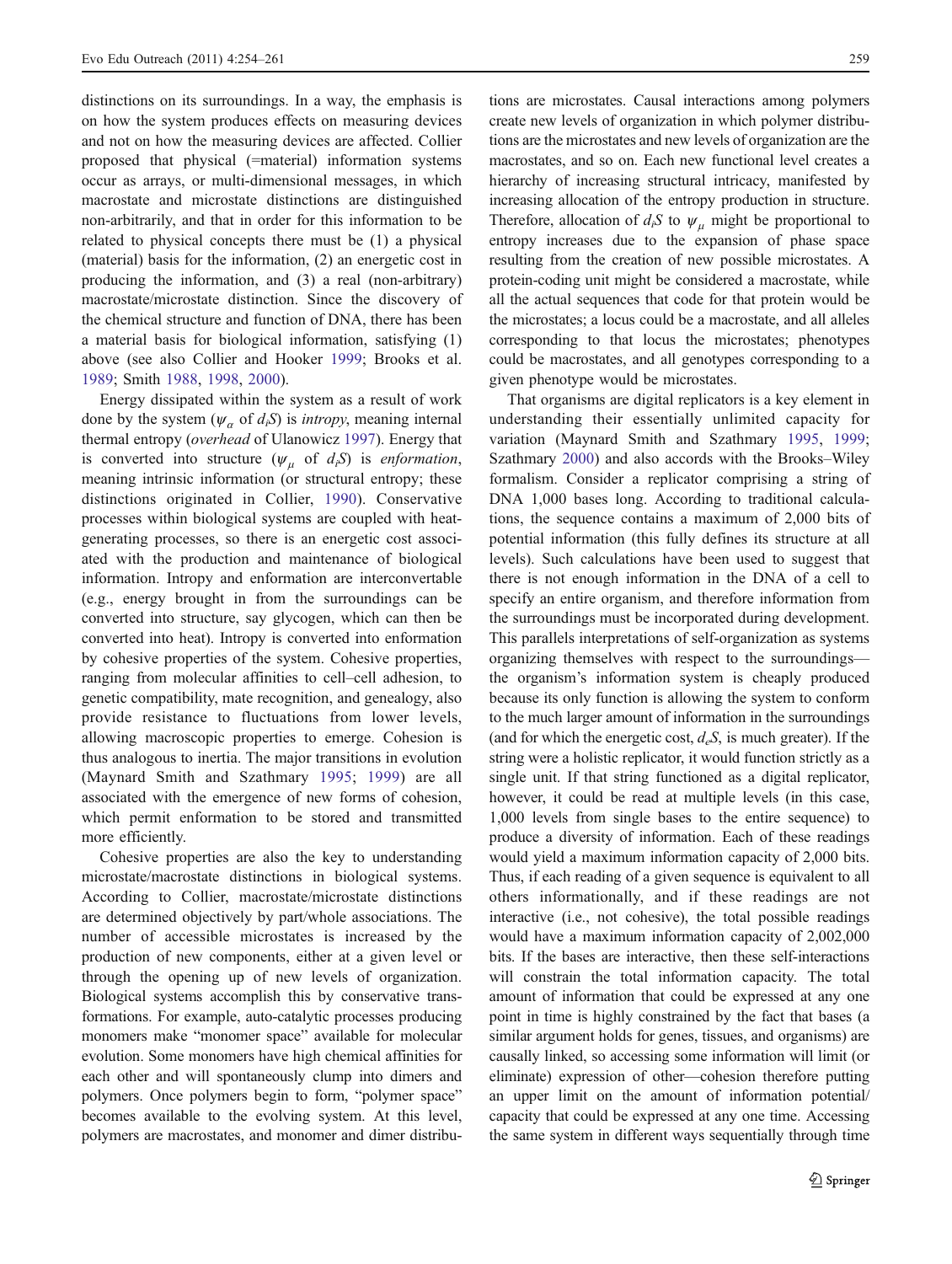<span id="page-6-0"></span>permits the same constrained quantity of information to be additive, since at each point in time a different 2,000 bits is expressed. The information system is cheap to produce but has more than enough potential information to specify an organism—in fact, much of that potential must be dissipated  $(d_iS)$  in order to distil out an organized organism. Ontogeny is that distillation process—it's an energy-efficient algorithm for converting digital information into analog output using matter and energy from the surroundings  $(d_eS)$  to accomplish the task, paid for by dissipating potential information.

A final aspect of the Brooks–Wiley formalism pertains to the meaning of information. Many information theorists define information as meaningful only if a receiver converts it. A neo-Darwinian perspective is that replicators are the source of biological information, and the environment in which they live is the *receiver*, the nature of the conditions determining what is meaningful (Gatlin [1972](#page-7-0)). The Darwinian interpretation is that replicators are both source and receiver, transmitting information from themselves at  $t_0$  to themselves at some future  $t_n$ . The nature of the organism thus determines what is meaningful information (Csanyi [1989;](#page-7-0) Kampis [1991,](#page-7-0) [1998](#page-7-0); Brooks and McLennan [1997\)](#page-7-0). This perspective has parallels in self-correcting computer programs and selfcorrecting capacities of DNA. Information is meaningful because it is organized in such a way that an organism develops and transmits the information to the next generation (Collier and Hooker [1999](#page-7-0)). The environment "selects" among varying forms of meaningful information; it does not give them meaning.

#### Summary

"We're Just Recycled History Machines" (Jimmy Buffett, Don't Chu-know)

A unified theory of biology must incorporate naturalistic explanations for, but cannot be solely a theory of, the origin of life. The same general mechanisms that allowed life to originate must also explain its subsequent evolution within a single narrative flow. Maynard Smith and Szathmary ([1995](#page-7-0)) understood this, so their framework is the best candidate for the Extended Synthesis (Brooks 2011a,b). Boltzmann believed Darwin's Law of the Conditions of Existence was the Second Law of Thermodynamics. Advances in the thermodynamics of open systems have allowed us to confirm that in the duality of organisms as metabolic and information systems (Vasas et al. [2010\)](#page-7-0).

Associating evolutionary dynamics with thermodynamic production underscores the importance of time and history in biological explanations. All genomes are historically conservative, making evolution affordable; they are copies of templates, and the templates do not have to be reconstructed in every generation. History lowers the cost of innovation because innovations are modifications of preexisting information. History lowers the cost of ecological specialization because specialists on widespread resources have many options (Brooks and McLennan [2002](#page-7-0); Agosta et al. 2010). Adaptability occurs virtually for free because adaptability is a synonym for retained history of what worked in the past. Finally, history lowers the cost of community organization if colonizers bring traits that allow them to use resources not being used by residents, thereby avoiding competition (Brooks and McLennan [2002\)](#page-7-0).

We now have a thumbnail of a Theory of Biology. The Meta-Game of Life is "Persist as long as possible by integrating information flow and functional engagement with the surroundings." The strategy for accomplishing the meta-game is "Increasing the efficiency of the information flow (the nature of the organism) enhances self-stability, which creates various forms of selection, which enhance mutual stability between the system and its surroundings (the nature of the conditions)." Even more simply, paraphrasing Maynard Smith and Szathmary [\(1995](#page-7-0)), "So long as the information flows, adaptation will take care of itself."

Acknowledgments This work was done during a Visiting Senior Fellowship at the Collegium Budapest (Institute for Advanced Study) in Budapest, Hungary. I thank the staff and colleagues of the Collegium who have freely shared so many ideas and perspectives with me. In particular, I thank Eors Szathmary, whose intellectual breadth and depth is breathtaking, exceeded only by his sense of humor and infectious joy of learning, Salvatore Agosta, Cy Finnegan, Niklas Janz, Deborah McLennan, Jack Maze, Soren Nylin and Christer Wiklund for advice and comments on various versions of this manuscript. Special thanks to Niles Eldredge for his comments on various versions and for producing such a progressive forum for evolutionary biology.

#### References

- Agosta SJ, Janz N, Brooks DR. How generalists can be specialists: resolving the "parasite paradox" and implications for emerging disease. Zoologia. 2010;27:151–62.
- Blum HF. Time's arrow and evolution. 3rd ed. Princeton: Princeton University Press; 1968.
- Brillouin L. Science and information theory. 2nd ed. New York: Academic Press; 1962.
- Broda E. Darwin and Boltzmann. In: Geissler E, Scheler W, editors. Darwin today: the 8th Kühlungsborn colloquium on philosophical and ethical problems of biosciences, 61–70. Abhandlungen der Akademien der Wissenschaften der DDR. Berlin: Akademie; 1983.
- Brooks DR. The Mastodon in the room: how Darwinian is neo-Darwinism? Stud Hist Philos Biol Biomed Sci. 2011a;42(1):82–8.
- Brooks DR. The extended synthesis: something old, something new. Evol Edu Outreach. 2011b. doi:[10.1007/s12052-010-0304-3.](http://dx.doi.org/10.1007/s12052-010-0304-3)
- Brooks DR, McLennan DA. Searching for a general theory of biological evolution. J Ideas. 1990;1:35–46.